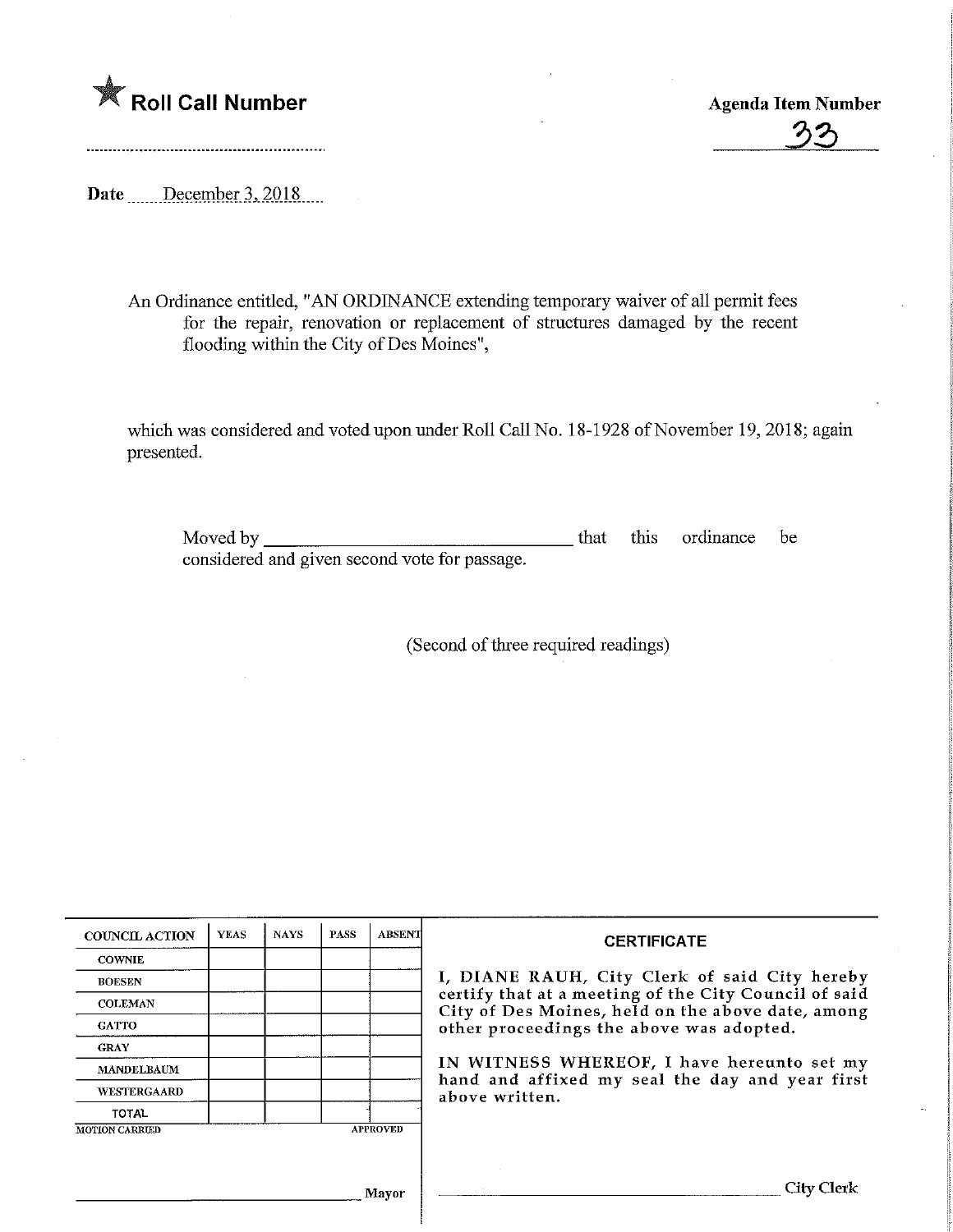## ORDINANCE NO.

AN ORDINANCE extending temporary waiver of all permit fees for the repair, renovation or replacement of structures damaged by the recent flooding within the City of Des Moines.

WHEREAS, the summer flooding within the City of Des Moines has severally damaged or destroyed a number of dwellings, places of business and other structures and improvements in the City creating an emergency situation; and,

WHEREAS, it is in the public interest to assist in the efforts of the affected property owners and tenants to repair, renovate, relocate, demolish or replace the flood damaged structures and improvements; and,

WHEREAS, the imposition and collection of permit fees on such activities would add a farther impediment to recovery by the affected property owners and tenants; and,

WHEREAS, for the public safety and welfare all repairs, renovation, relocation, demolition and construction work should be performed by qualified persons with appropriate permits and inspections; and,

WHEREAS, the City Council desires to extend the temporary waiver of permit fees granted by Ordinance No. 15,682 passed July 9, 2018, to coordinate with the Folk County assistance programs for flood damage repairs..

NOW THEREFORE, BE IT ORDAINED, by the City Council of the City of Des Moines, Iowa, as follows:

Section 1. Fees Waived.

A. The following fees imposed by the Municipal Code of the City of Des Moines, as may be set out in the schedule of fees adopted by the city council, for permits are hereby waived and shall not be collected for activities undertaken to repair, renovate, relocate, demolish or replace structures and improvements damaged by flooding or the surcharge of the sanitary and storm sewer systems:

Section 26-138 permit fees for building, demolition, obstruction, sign, electrical, mechanical, and plumbing permits including review fees for plan-checking, engineering, planuing and zoning reviews. However, reinspection fees are not hereby waived.

Section 42-89 grading permit fees.

Sections 82-3, 26-13S and 134-153 certificate of occupancy and compliance fees.

Section 82-207 site plan application and amendment fees.